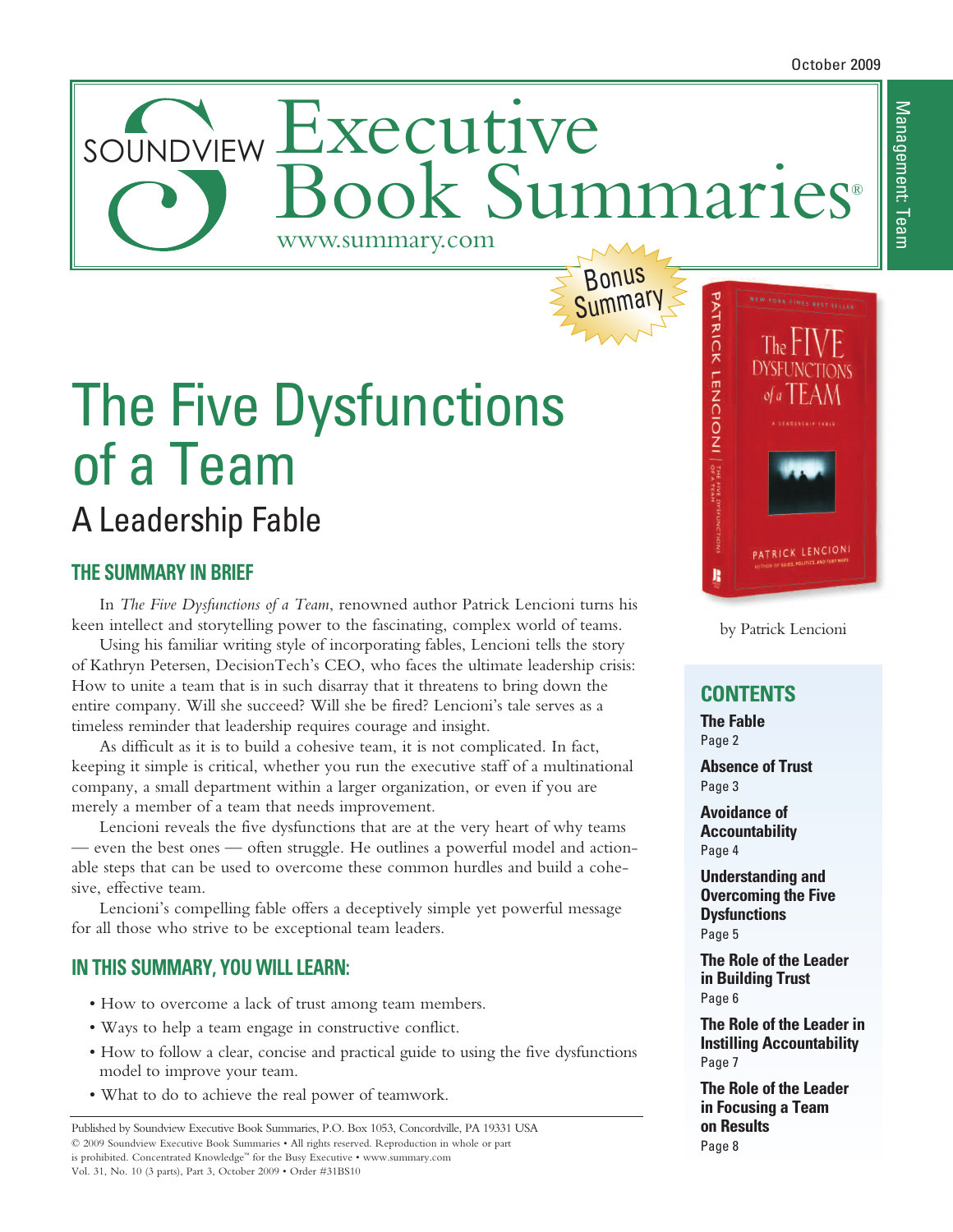# THE COMPLETE SUMMARY: **THE FIVE DYSFUNCTIONS OF A TEAM**

**by Patrick Lencioni**

**The author:** Patrick Lencioni is founder and president of The Table Group, a management consulting firm specializing in executive team development and organizational health. As a consultant and keynote speaker, he has worked with thousands of senior executives in organizations ranging from Fortune 500s and high-tech startups to universities and nonprofits. His books include *The Five Temptations of a CEO, Death by Meeting* and *The Three Signs of a Miserable Job.*

*The Five Dysfunctions of a Team: A Leadership Fable* by Patrick Lencioni. Copyright © 2002 by Patrick Lencioni. Summarized by permission of the publisher, Jossey-Bass, a Wiley imprint. 229 pages, \$24.95, ISBN 978-0-7879-6075-9.

Summary copyright © 2009 by Soundview Executive Book Summaries, www.summary.com, 1-800-SUMMARY, 1-610-558-9495. For additional information on the author, go to http://www.summary.com.

# **The Fable**

### **Luck**

Only one person thought Kathryn was the right choice to become CEO of DecisionTech, Inc. Luckily for her, that person was the chairman of the board.

And so, less than a month after the previous chief executive had been removed, Kathryn Petersen took the reins of a company that just two years earlier had been one of the most talked-about, well-funded and promising startup companies in the recent history of Silicon Valley. She could not have known just how far from grace the company had fallen in such a short period of time, and what the next few months had in store for her. **●**

# **Part One: Underachievement**

Aside from a brief reception on her first day and subsequent interviews with each of her direct reports, Kathryn spent almost all of her time walking the halls, chatting with staff members and silently observing as many meetings as she could find time to attend. And perhaps most controversial of all, she actually asked DecisionTech's former CEO and current head of business development, Jeff Shanley, to continue leading the weekly executive staff meetings, where she just listened and took notes.

The only real action that Kathryn took during those first weeks was to announce a series of two-day executive retreats in Napa Valley to be held over the course of the next few months. As though she needed to give them any more ammunition, none of her reports could believe she had the gall to take them out of the office for so many days when there was so much real work to be done.

And to make matters worse, when someone suggested a specific topic for discussion during the first retreat, Kathryn refused. She had her own agenda already set.

### **The Staff**

Employees referred to the DecisionTech executives as "the Staff." No one referred to them as a team, which Kathryn decided was no accident.

In spite of their undeniable intelligence and impressive educational backgrounds, the Staff's behavior during meetings was worse than anything she had seen in the automotive world, where she had previously worked. Though open hostility was never really apparent and no one ever seemed to argue, an underlying tension was undeniable. As a result, decisions never seemed to get made; discussions were slow and uninteresting, with few real exchanges; and everyone seemed to be desperately waiting for each meeting to end. **●**

# **Part Two: Lighting the Fire**

Kathryn chose Napa Valley for the off-site because it was close enough to the office to avoid expensive and time-consuming travel, but just far enough to feel out of town.

Kathryn smiled at her staff and addressed them calmly and gracefully.

"Good morning, everyone. I'd like to start the day by saying a few words. And this won't be the last time I say them.

"We have a more experienced and talented executive team than any of our competitors. We have more cash than they do. We have better core technology. And we have a more powerful board of directors. Yet, in spite of

Published by Soundview Executive Book Summaries (ISSN 0747-2196), P.O. Box 1053, Concordville, PA 19331 USA, a<br>division of Concentrated Knowledge Corp. Published monthly. Subscriptions: \$209 per year in the United States, **SETVICE (WSUITHTATY.COTT** Mexico, and \$295 to all other countries. Periodicals postage paid at Concordville, Pa., and additional offices.<br>**Postmaster:** Send address changes to Soundview, P.O. Box 1053, Concordville, PA 19 **1-800-SUMMARY service@summary.com**

Rebecca S. Clement, Publisher; Sarah T. Dayton, Editor in Chief; Andrew Clancy, Senior Editor; Edward O'Neill, Graphic Designer; Chris Lauer, Contributing Editor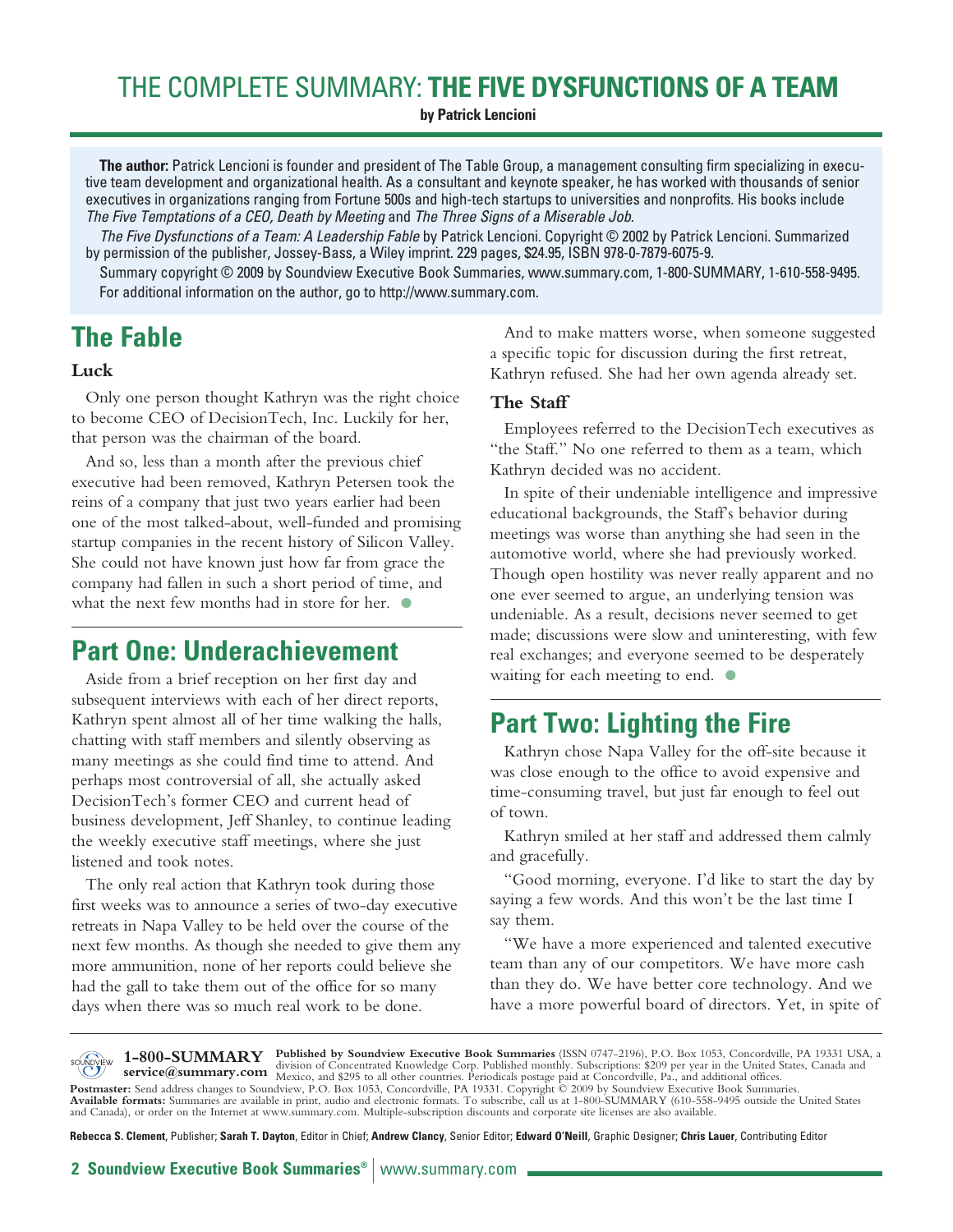all that, we are behind two of our competitors in terms of both revenue and customer growth. Can anyone here tell me why that is?" There was silence.

Kathryn continued as warmly as when she started. "After interviewing with every member of our board and spending time with each of you, and then talking to most of our employees, it is very clear to me what our problem is." She paused before completing the thought. "We are not functioning as a team. In fact, we are quite dysfunctional."

### **The Speech**

She continued. "I want to assure you that there is only one reason that we are here at this off-site, and at the company: to achieve results. This, in my opinion, is the only true measure of a team, and it will be the focus of everything we do today and as long as I'm here. It is my expectation that in the next year and the year after that, we will be able to look back on revenue growth, profitability, customer retention and satisfaction, and, if the market is right for it, maybe even an IPO. But I can promise you that none of that will happen if we do not address the issues that are preventing us from acting like a team."

Kathryn paused to let everyone digest the simplicity of her message, and then continued. "So, how do we go about this? Over the years I've come to the conclusion that there are five reasons why teams are dysfunctional."

She then drew an upward-pointing triangle on the whiteboard and divided it with four horizontal lines, creating five separate sections.

### **Absence of Trust**

"Right now I'd like to start with the first dysfunction: *absence of trust*." She turned and wrote the phrase at the bottom of the triangle.

She continued. "Trust is the foundation of real teamwork. And so the first dysfunction is a failure on the part of team members to understand and open up to one another. It is an absolutely critical part of building a team. In fact, it's probably the most critical.

"Members of great teams do not hold back with one another," she said. "They are unafraid to air their dirty laundry. They admit their mistakes, their weaknesses and their concerns without fear of reprisal."

Kathryn pushed on. "The fact is, if we don't trust one another — and it seems to me that we don't — then we cannot be the kind of team that ultimately achieves results."

Kathryn explained, "The only way to build trust is to overcome our need for invulnerability." She wrote the word *invulnerability* next to *trust* on the whiteboard.

# **How Members of Cohesive Teams Behave**

Another way to understand the five dysfunctions model is to take the opposite approach — a positive one — and imagine how members of truly cohesive teams behave:

- *1. They trust one another.*
- *2. They engage in unfiltered conflict around ideas.*
- *3. They commit to decisions and plans of action.*
- *4. They hold one another accountable for delivering against those plans.*
- *5. They focus on achieving collective results.*

### **Inattention to Results**

Kathryn described the next dysfunction by writing the phrase *inattention to results* at the top of the triangle.

"We are going to the top of the chart now to talk about the ultimate dysfunction: the tendency of team members to seek out individual recognition and attention at the expense of results. And I'm referring to collective results — the goals of the entire team."

Nick, DecisionTech's chief operating officer, asked, "Is this about ego?"

"Well, I suppose that's part of it," agreed Kathryn. "But I'm not saying that there's no place for ego on a team. The key is to make the collective ego greater than the individual ones.

"When everyone is focused on results and using those to define success, it is difficult for ego to get out of hand," she added. "No matter how good an individual on the team might be feeling about his or her situation, if the team loses, everyone loses."

She wrote *status and ego* next to *inattention to results* on the whiteboard.

### **Fear of Conflict**

Just above *absence of trust* Kathryn wrote *fear of conflict*.

"If we don't trust one another, then we aren't going to engage in open, constructive, ideological conflict. And we'll just continue to preserve a sense of artificial harmony." She wrote *artificial harmony* on the whiteboard next to *fear of conflict*.

Carlos, DecisionTech's head of customer support, weighed in. "But why is harmony a problem?"

"It's the lack of conflict that's a problem," Kathryn answered. "Harmony itself is good, I suppose, if it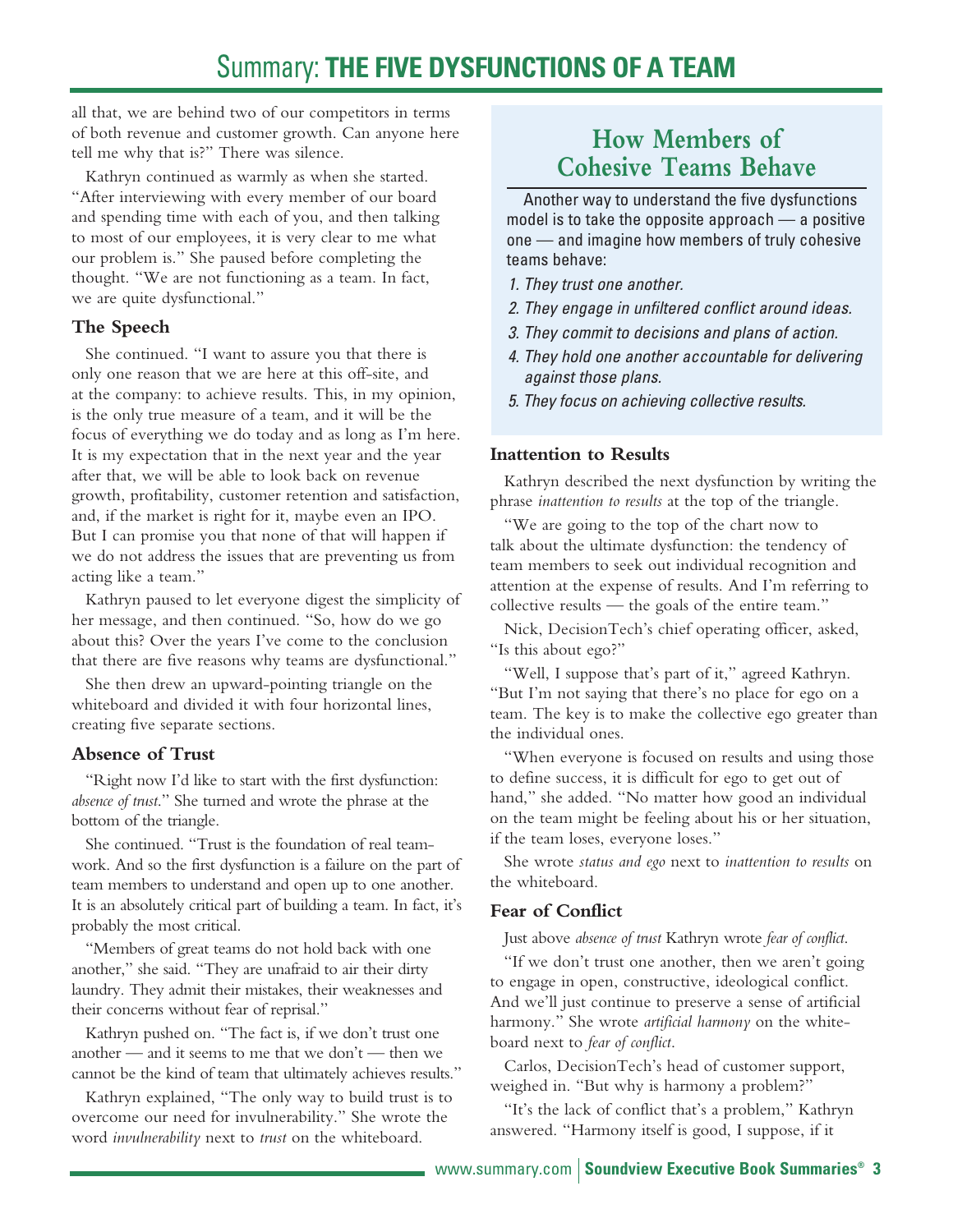comes as a result of working through issues constantly and cycling through conflict. But if it comes only as a result of people holding back their opinions and honest concerns, then it's a bad thing. I'd trade that false kind of harmony any day for a team's willingness to argue effectively about an issue and then walk away with no collateral damage."

### **Lack of Commitment**

Kathryn went back to the whiteboard. "The next dysfunction of a team is a *lack of commitment* and a failure to buy into decisions." She wrote this dysfunction above the previous one. "And the evidence of this one is ambiguity," which she wrote next to it.

"I'm talking about committing to a plan or a decision, and getting everyone to clearly buy into it. That's why conflict is so important," Kathryn explained. "When people don't unload their opinions and feel like they've been listened to, they won't really get on board. The point here is that most reasonable people don't have to get their way in a discussion. They just need to be heard, and to know that their input was considered and responded to."

### **Avoidance of Accountability**

Kathryn went to the board for the last time and wrote *avoidance of accountability.*

She explained, "Once we achieve clarity and buyin, we have to hold each other accountable for what we sign up to do, for high standards of performance and behavior. And as simple as that sounds, most executives hate to do it, especially when it comes to a peer's behavior, because they want to avoid interpersonal discomfort."

"What exactly do you mean by that?" Jeff asked.

"I'm talking about that moment when you know you have to call one of your peers on something that matters, and you decide to let it go because you just don't want to experience that feeling of … interpersonal discomfort," Kathryn explained.

She wrote *low standards* next to *avoidance of accountability* on the whiteboard. **●**

# **Part Three: Heavy Lifting**

Over the next two weeks, Kathryn began to push her team harder than ever before regarding their behavior. She chided Martin, DecisionTech's chief technologist, for eroding trust by appearing smug during meetings. She forced Carlos to confront the team about its lack of responsiveness to customer issues. And she spent more

than one night with DecisionTech's CFO, Jan, and its head of sales, Nick, working through budget battles that had to be fought.

More important than what Kathryn did, however, was the reaction she received. As resistant as they might have seemed in the moment, no one questioned whether they should be doing the things that Kathryn was making them do. There seemed to be a genuine sense of collective purpose.

The only question that remained in Kathryn's mind was whether she could keep it going long enough for everyone to see the benefits. **●**

# **Part Four: Traction**

Over the course of the next year, DecisionTech grew its sales dramatically and met its revenue goals during three of the four quarters. The company moved into a virtual tie for the number one position in the industry, but had yet to separate itself from its chief rival.

With the substantial improvement in performance, the company saw turnover among employees subside and morale rise steadily, with the exception of a slight and temporary dip when the company missed its numbers.

Interestingly, when that happened, even the chairman called to encourage Kathryn not to get too disappointed in light of the undeniable progress she had made.

### **The March**

With more than 250 employees, Kathryn decided it was time to trim down the number of executives who reported directly to her. She believed that the larger the company, the smaller the team should be at the top. And with the addition of a new head of sales and a human resources director, her staff had grown to a barely manageable eight. It wasn't that Kathryn couldn't handle the weekly oneon-ones, but it was increasingly difficult to have fluid and substantive discussions during staff meetings with nine people sitting around the table. Even with the new collective attitude of the members of the team, it would only be a matter of time before problems began to surface.

So more than a year after the final Napa off-site had ended, Kathryn decided to make a few organizational changes, which she delicately but confidently explained to each of her staff members.

### **The Team**

A week later, another of Kathryn's quarterly two-day staff meetings took place. Kathryn told her staff, "Jeff won't be coming to these meetings any more." Jeff was DecisionTech's VP of development.

Everyone in the room was stunned by what Kathryn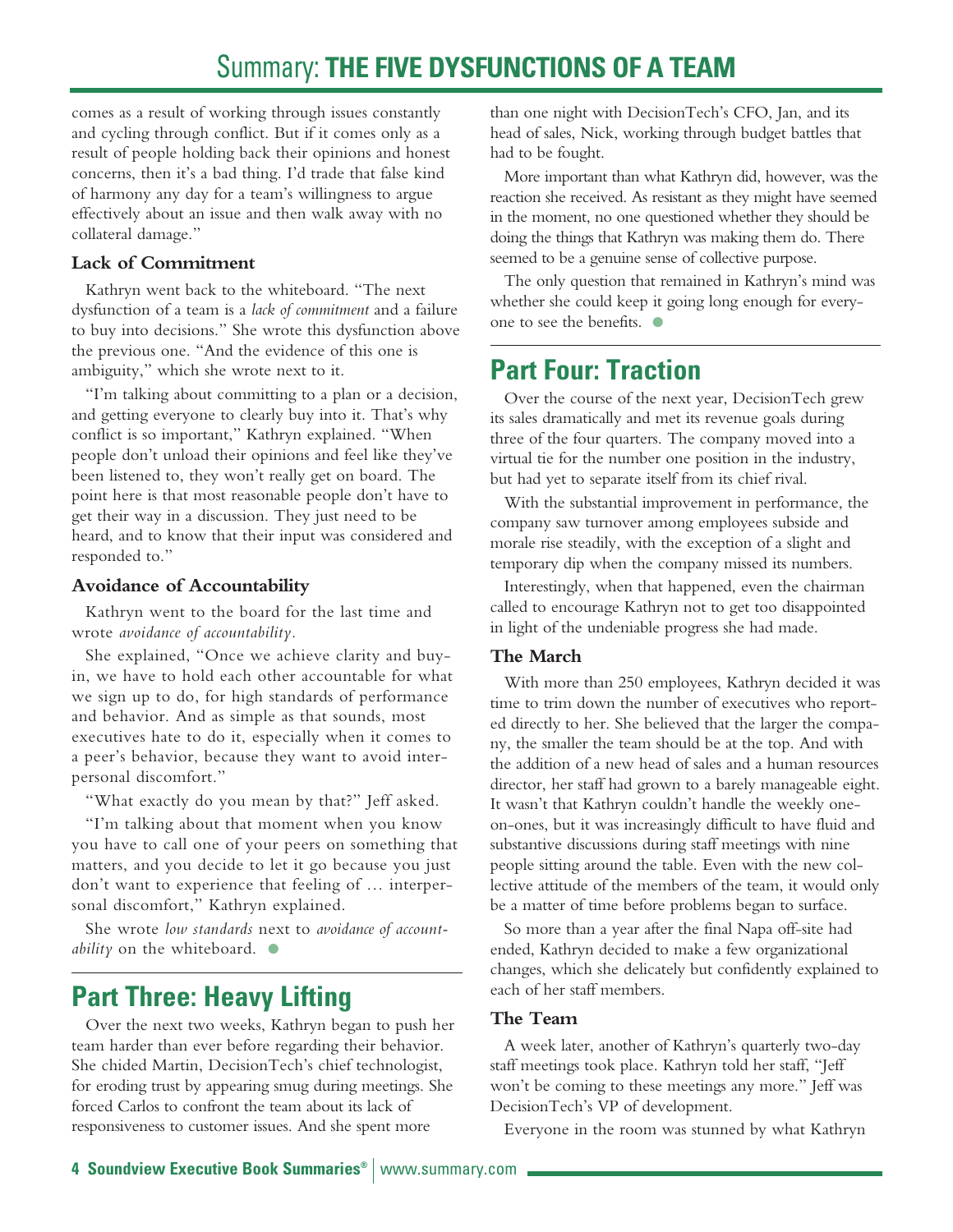had said, and that she had said it with so little emotion. She explained: "This was Jeff's idea."

That thought had not occurred to any of her executives. Kathryn went on. "He said that as much as he wanted to stay on the team, it made more sense for him to be part of Nick's sales group. I actually gave him a chance to change his mind, and he insisted it was the right thing to do for the company, and for the team."

Kathryn let the team members enjoy a silent moment of admiration for Jeff, their former CEO.

And then she continued. "I think we owe it to Jeff and everyone else at this company to make this work. Let's get started." **●**

# **The Model**

### **An Overview of the Model**

Two critical truths are clear. First, genuine teamwork in most organizations remains as elusive as it has ever been. Second, organizations fail to achieve teamwork because they unknowingly fall prey to five natural but dangerous pitfalls, which can be called the five dysfunctions of a team.

These dysfunctions can be mistakenly interpreted as five distinct issues that can be addressed in isolation from the others. But in reality they form an interrelated model, making susceptibility to even one of them potentially lethal for the success of a team. A cursory overview of each dysfunction and the model they make up should make this clearer.

### **Understanding and Overcoming the Five Dysfunctions**

1. The first dysfunction is an **absence of trust** among team members. Essentially, this stems from their unwillingness to be vulnerable within the group. Team members who are not genuinely open with one another about their mistakes and weaknesses make it impossible to build a foundation for trust.

2. This failure to build trust is damaging because it sets the tone for the second dysfunction: **fear of conflict**. Teams that lack trust are incapable of engaging in unfiltered and passionate debate of ideas. Instead, they resort to veiled discussions and guarded comments.

3. A lack of healthy conflict is a problem because it ensures the third dysfunction of a team: **lack of commitment**. Without having aired their opinions in the course of passionate and open debate, team members rarely, if ever, buy in and commit to decisions, though they may feign agreement during meetings.

4. Because of this lack of real commitment and buy-in, team members develop an **avoidance of** **accountability**, the fourth dysfunction. Without committing to a clear plan of action, even the most focused and driven people often hesitate to call their peers on actions and behaviors that seem counterproductive to the good of the team.

5. Failure to hold one another accountable creates an environment where the fifth dysfunction can thrive. **Inattention to results** occurs when team members put their individual needs (such as ego, career development or recognition), or even the needs of their divisions, above the collective goals of the team.

And so, like a chain with just one link broken, teamwork deteriorates if even a single dysfunction is allowed to flourish. **●**

# **Dysfunction No. 1: Absence of Trust**

Trust lies at the heart of a functioning, cohesive team. Without it, teamwork is all but impossible.

The kind of trust that is characteristic of a great team requires team members to make themselves vulnerable to one another and be confident that their respective vulnerabilities will not be used against them. These vulnerabilities include weaknesses, skill deficiencies, interpersonal shortcomings, mistakes and requests for help.

### **Overcoming Dysfunction No. 1**

How does a team go about building trust? Unfortunately, vulnerability-based trust cannot be achieved overnight. It requires shared experiences over time, multiple instances of follow-through and credibility, and an in-depth understanding of the unique attributes of team members. However, by taking a focused approach, a team can dramatically accelerate the process and achieve trust in relatively short order. Here are a few tools that can bring this about:

**• Personal Histories Exercise.** This low-risk exercise requires nothing more than going around the table during a meeting and having team members answer a short list of questions about themselves.

**• Team Effectiveness Exercise.** This exercise requires team members to identify the single most important contribution that each of their peers makes to the team, as well as the one area that they must either improve upon or eliminate for the good of the team.

**• Personality and Behavioral Preferences Profiles.** Some of the most effective and lasting tools for building trust on a team are profiles of team members' behavioral preferences and personality styles. The best profiling tool is the Myers-Briggs Type Indicator (MBTI).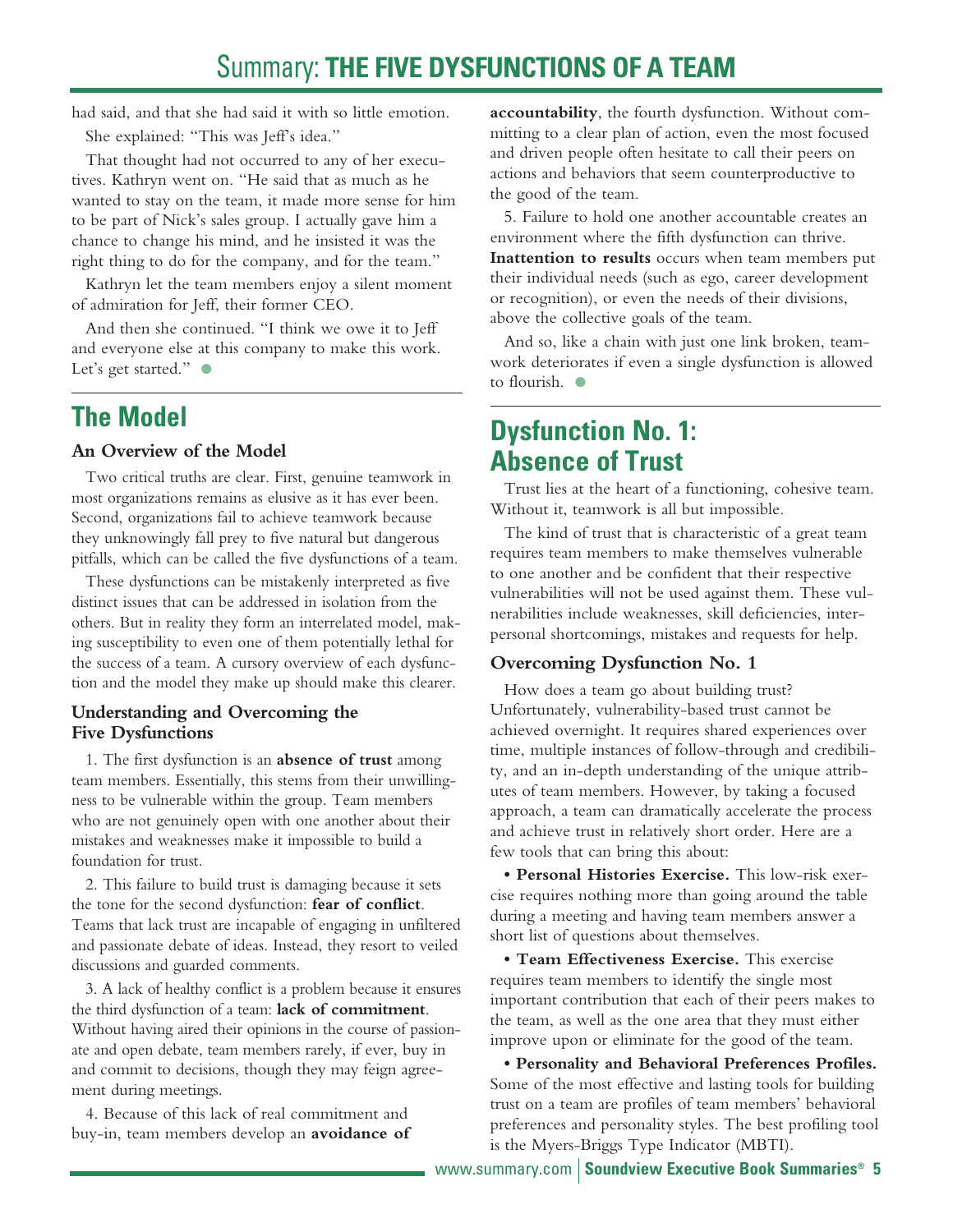**• 360-Degree Feedback.** These tools call for peers to make specific judgments and provide one another with constructive criticism.

### **The Role of the Leader in Building Trust**

The most important action that a leader must take to encourage the building of trust on a team is to demonstrate vulnerability first. This requires that the leader risk losing face in front of the team, so that subordinates will take the same risk themselves. Team leaders must create an environment that does not punish vulnerability. Displays of vulnerability on the part of a team leader must be genuine; they cannot be staged. **●**

# **Dysfunction No. 2: Fear of Conflict**

Teams that engage in productive conflict know that its only purpose is to produce the best possible solution in the shortest period of time. They discuss and resolve issues more quickly and completely than other teams do, and they emerge from heated debates with no residual feelings or collateral damage, but with an eagerness and readiness to take on the next important issue.

### **Overcoming Dysfunction No. 2**

How does a team go about developing the ability and willingness to engage in healthy conflict? The first step is to acknowledge that conflict is productive and that many teams have a tendency to avoid it. As long as some team members believe that conflict is unnecessary, there is little chance that it will occur. But beyond mere recognition, there are a few simple methods for making conflict more common and productive:

**• Mining.** Members of teams that tend to avoid conflict must occasionally assume the role of a "miner of conflict" — someone who extracts buried disagreements within the team and sheds light on them. Some teams may want to assign a member of the team to take on this responsibility during a given meeting or discussion.

**• Real-Time Permission.** In the process of mining for conflict, team members need to coach one another not to retreat from healthy debate. One simple but effective way to do this is to recognize when the people engaged in conflict are becoming uncomfortable with the level of discord, and then interrupt to remind them that what they are doing is necessary.

**• The Thomas-Kilmann Conflict Mode Instrument.** This tool, commonly referred to as the TKI, allows team members to understand natural inclinations around conflict so they can make more strategic choices about which approaches are most appropriate in different situations.

### **The Role of the Leader in Overcoming the Fear of Conflict**

It is key that leaders demonstrate restraint when their people engage in conflict, and allow resolution to occur naturally, as messy as it can sometimes be.

A leader's ability to personally model appropriate conflict behavior is essential. By avoiding conflict when it is necessary and productive — something many executives do — a team leader will encourage this dysfunction to thrive. **●**

# **Dysfunction No. 3: Lack of Commitment**

In the context of a team, commitment is a function of two things: clarity and buy-in. Great teams make clear and timely decisions and move forward with complete buy-in from every member of the team, even those who voted against the decision. They leave meetings confident that no one on the team is quietly harboring doubts about whether to support the actions agreed on.

The two greatest causes of a lack of commitment are the desire for consensus and the need for certainty:

**• Consensus.** Great teams understand the danger of seeking consensus, and find ways to achieve buy-in even when complete agreement is impossible. They understand that reasonable human beings do not need to get their way in order to support a decision, but only need to know that their opinions have been heard and considered.

**• Certainty.** Great teams also pride themselves on being able to unite behind decisions and commit to clear courses of action even when there is little assurance about whether the decision is correct. They realize that it is better to make a decision boldly and be wrong — and then change direction with equal boldness — than it is to waffle.

### **Overcoming Dysfunction No. 3**

How does a team go about ensuring commitment? By taking specific steps to maximize clarity and achieve buyin, and by resisting the lure of consensus or certainty. Here are a few simple but effective tools and principles:

**• Cascading Messaging.** At the end of a staff meet-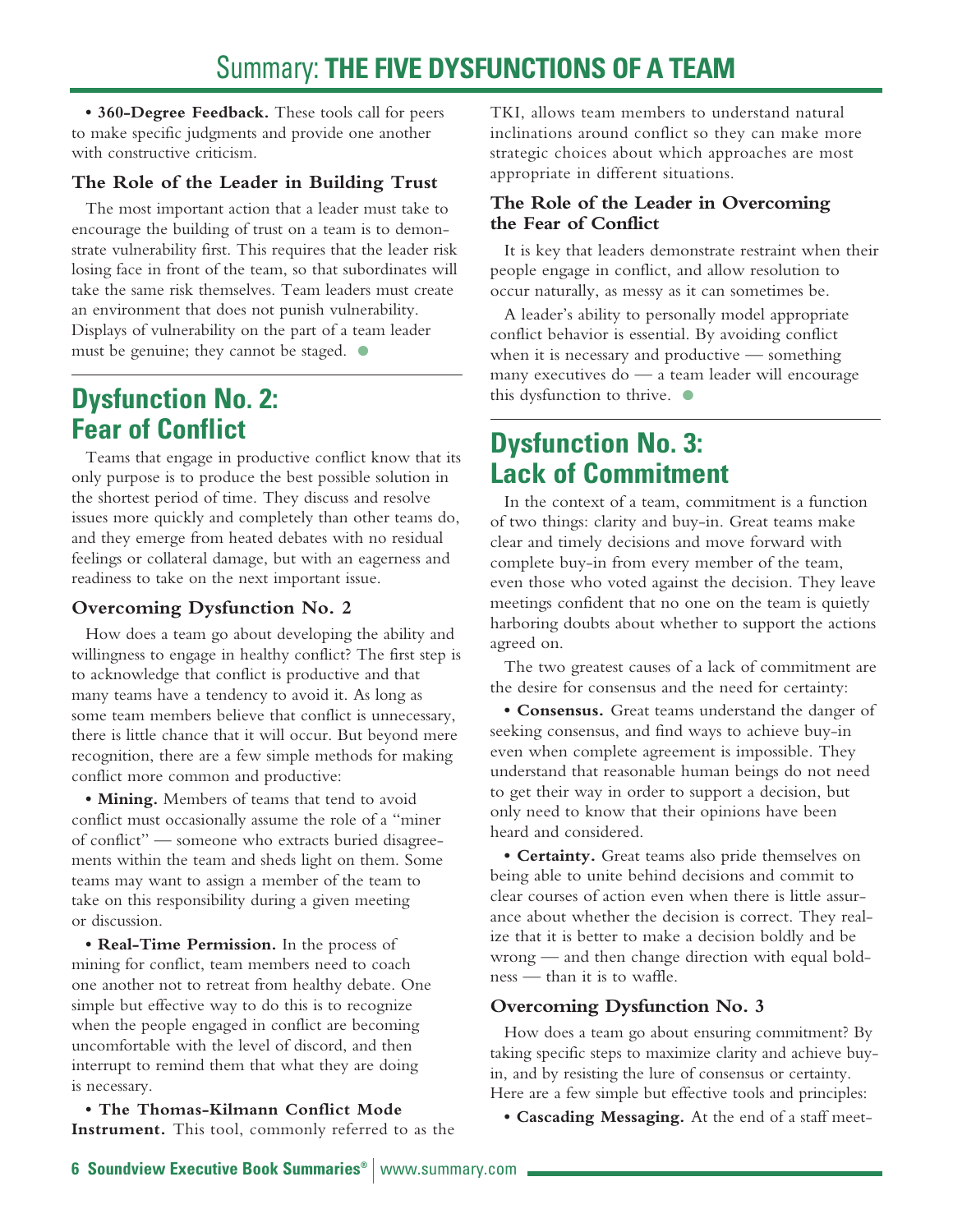ing or off-site, a team should explicitly review the key decisions made during the meeting and agree on what needs to be communicated to employees or other constituencies about those decisions.

**• Deadlines.** One of the best tools for ensuring commitment is to use clear deadlines for when decisions will be made and honor those dates with discipline and rigidity.

**• Contingency and Worst-Case Scenario Analysis.** A team that struggles with commitment can begin overcoming this tendency by briefly discussing contingency plans up front or, better yet, clarifying the worst-case scenario for a decision they are struggling to make.

**• Low-Risk Exposure Therapy.** Another relevant exercise for a commitment-phobic team is to demonstrate decisiveness in relatively low-risk situations. When teams force themselves to make decisions after substantial discussion but little analysis or research, they usually come to realize that the quality of the decision was better than they expected.

### **The Role of the Leader in Building Commitment**

More than any other member of the team, the leader must be comfortable with the prospect of making a decision that may ultimately turn out to be wrong. And the leader must be constantly pushing the group for closure around issues, as well as adherence to schedules that the team has set. What the leader cannot do is place too high a premium on certainty or consensus. **●**

# **Dysfunction No. 4: Avoidance of Accountability**

In the context of teamwork, *accountability* refers specifically to the willingness of team members to call their peers on performance or behaviors that might hurt the team.

The essence of this dysfunction is an unwillingness by team members to tolerate the interpersonal discomfort that accompanies calling a peer on his or her behavior and the more general tendency to avoid difficult conversations. Members of great teams overcome these natural inclinations, opting instead to "enter the danger" with one another.

Members of great teams improve their relationships by holding one another accountable, thus demonstrating that they respect each other and have high expectations for one another's performance.

The most effective and efficient means of maintaining

high standards of performance on a team is peer pressure. More than any policy or system, there is nothing like the fear of letting down respected teammates to motivate people to improve their performance.

### **Overcoming Dysfunction No. 4**

How does a team go about ensuring accountability? The key to overcoming this dysfunction is adherence to a few classic management tools that are as effective as they are simple:

### **• Publication of Goals and Standards.**

A good way to make it easier for team members to hold one another accountable is to clarify publicly exactly what the team needs to achieve, who needs to deliver what and how everyone must behave in order to succeed.

**• Simple and Regular Progress Reviews.** Team members should regularly communicate with one another, either verbally or in writing, about how they feel their teammates are doing against stated objectives and standards.

**• Team Rewards.** By shifting rewards away from individual performance and toward team achievement, the team can create a culture of accountability. This occurs because a team is unlikely to stand by quietly and fail because a peer is not pulling his or her weight.

### **The Role of the Leader in Instilling Accountability**

One of the most difficult challenges for a leader who wants to instill accountability on a team is to encourage and allow the team to serve as the first and primary accountability mechanism.

Once a leader has created a culture of accountability on a team, however, he or she must be willing to serve as the ultimate arbiter of discipline when the team itself fails. This should be a rare occurrence. Nevertheless, it must be clear to all team members that accountability has not been relegated to a consensus approach, but merely to a shared team responsibility, and that the leader of the team will not hesitate to step in when necessary. **●**

# **Dysfunction No. 5: Inattention to Results**

The ultimate dysfunction of a team is the tendency of members to care about something other than the collective goals of the group. An unrelenting focus on specific objectives and clearly defined outcomes is a requirement for any team that judges itself on performance.

Results are not limited to financial measures, like